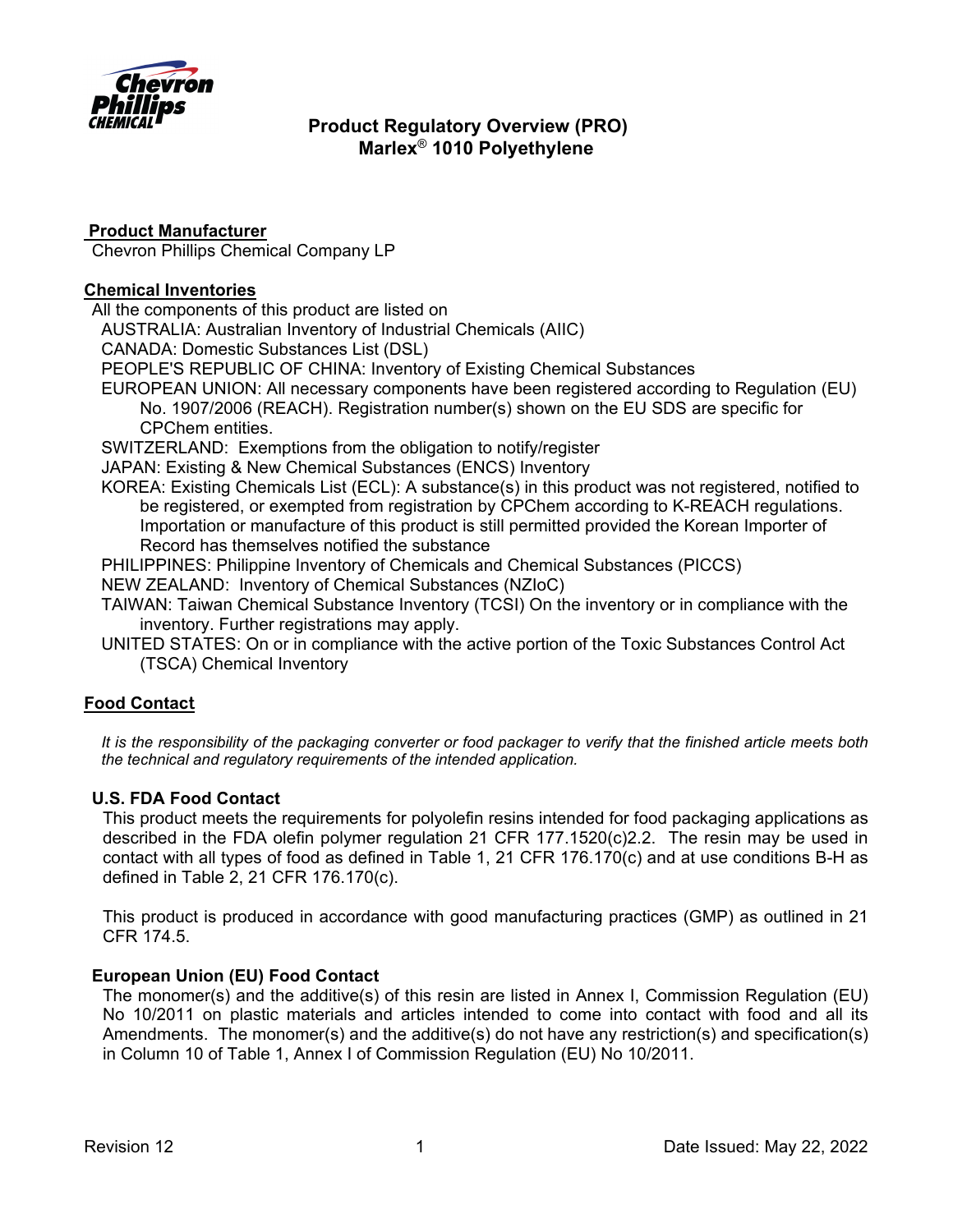

This product does not carry specific migration limit (SML). For full compliance, an overall migration limit of 10mg/dm2 applies to the final article intended to come into contact with food.

This product meets the restriction(s) on the substances in Table 1, Annex II of Commission Regulation (EU) No 10/2011 amended by Commission Regulation (EU) 2020/1245. Primary aromatic amines are not intentionally used as additives or raw materials in the manufacture of this product.

This product does not contain intentionally added substance that would be expected to migrate from resin exceeding 0.00015 mg/kg in food or food simulant to cause genotoxic effect.

This product does not contain food additive(s) or flavoring(s) per Regulation (EC) No 1333/2008 or Regulation (EC) No 1334/2008.

This product meets the requirements of Framework Regulation (EC) No. 1935/2004 on materials and articles intended to come into contact with food.

These products are produced in accordance with good manufacturing practice (GMP) as outlined in GMP Regulation (EC) No 2023/2006.

### **Japan Food Contact**

Japanese Ministry of Health, Labor and Welfare (MHLW) published a formal Positive List (PL) System for food-contact materials (FCM) used in the manufacture of food-contact utensils, containers, and packaging (UCP).

- This product is an ethylene homopolymer (CAS number 9002-88-4). It is listed on Table 1(1) Base Polymers (Plastics) as 40 Polyethylene, Ref No 985, Serial No 4, Synthetic Resin Group 5, all types of food, and maximum temperature III.
- No additive is intentionally used as a component in the manufacture of this grade of polyethylene. Meets the requirements of Table 2 Additives.

## **Mercosur Food Contact**

The monomer of this resin is listed in Mercosur /GMC/Res. N° 02/12 and its modification GMC/Res. N° 19/21.

This product does not contain additive. Meets the requirements of Mercosur/GMC/Res. N° 39/19. GMC Res. No. 20/21, "Modification of GMC Resolution No. 56/92 General Provisions for plastic containers and equipment in contact with food," is applicable to a final article.

### **Brazil Food Contact**

The monomer of this resin is listed in Anvisa RDC 56/2012 and RDC No 589. This product does not contain additive. Meets the requirements of Anvisa RDC 326/2019. RESOLUTION - DRC NO. 589, DE 20 DECEMBER 2021 Article 2 is applicable to a final article.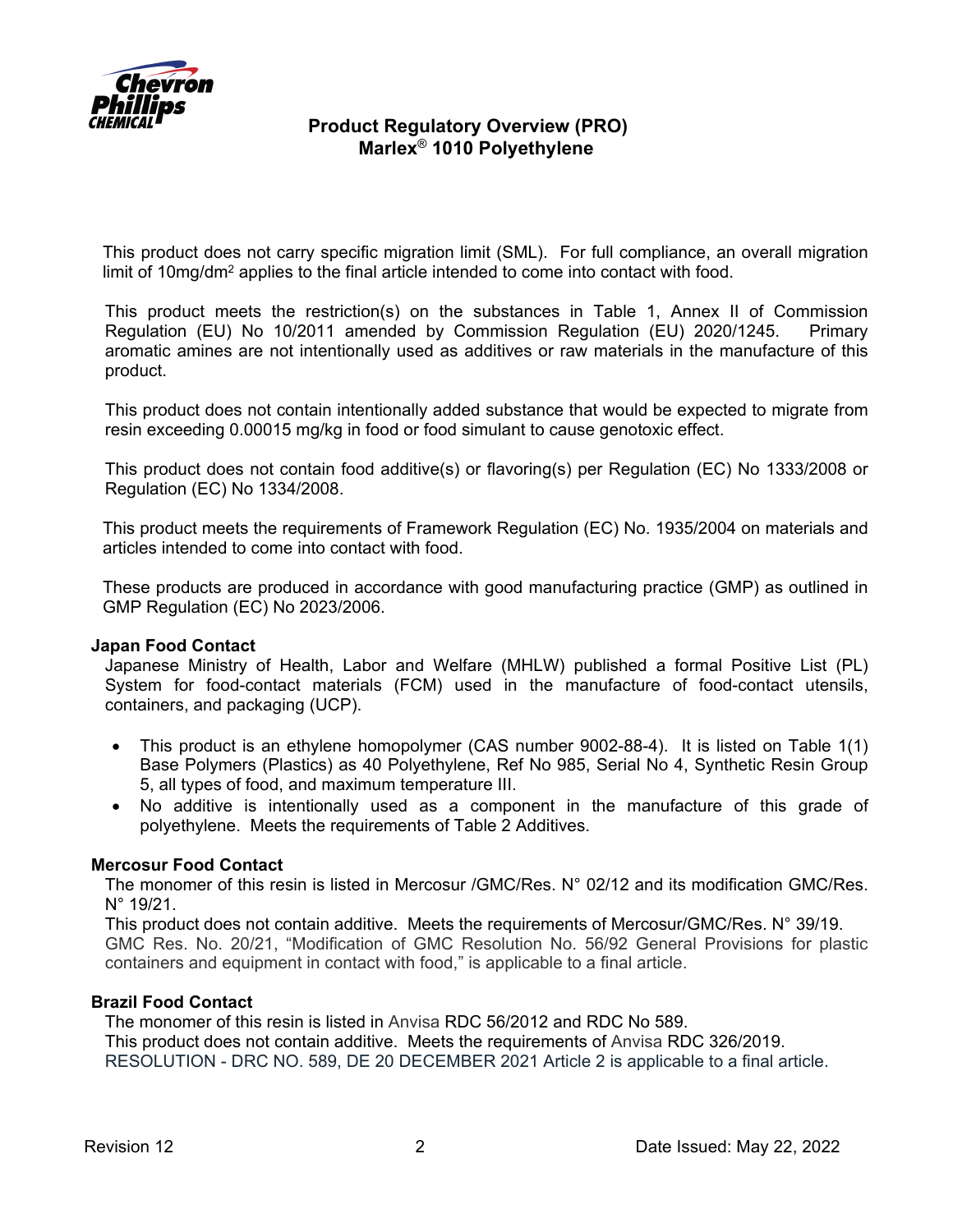

## **U.S. Pharmacopeia (USP)**

This product meets the standards set by the United States Pharmacopoeia USP 39 <87> Biological Reactivity Tests, in Vitro.

This product meets the standards set by the United States Pharmacopoeia USP 22 <88> Biological Reactivity Tests, in Vivo - Class VI-121°C Plastic.

This product meets the standards set by the United States Pharmacopoeia USP 39 <661.1> Plastic Materials of Construction – *Identification, Physicochemical, and Extractable Metals tests.* This resin does not contain any additive.

### **European Pharmacopoeia (EUP)**

This product has not been tested under any European Pharmacopoeia guidelines.

### **Drug Master File (DMF)**

This product is listed on the U.S. FDA Type III Drug Master File 1572.

### **Regulation 1223/2009 of 2009-11-30 on Cosmetic Products**

Regulation 1223/2009 is not applicable to this product when it is used as a raw material for manufacturing cosmetic containers.

### **EU Classification and Labeling**

This product is not a dangerous substance according to Regulation (EC) No 1272/2008 on classification, labelling and packaging of substances and mixtures.

### **Animal-Derived Materials (ADM)/ BSE/TSE**

No animal-derived materials (ADM) are intentionally used in the formulation this product. However, we note that the manufacture of this Marlex<sup>®</sup> Polyethylene grade does involve the use of one process chemical that may contain low (ppm levels) of an ADM. This ADM ingredient, based on vendorsupplied information, can be considered free from risk of bovine spongiform encephalopathy (BSE) and other transmissible spongiform encephalopathies (TSE) as rigorous regulatory guidelines such as FDA 21 CFR 189 and 700 and EU 98/16/EC are used by the vendor, such as control of the origin of the raw materials as well as using rigorous hydrolysis processing with high temperature and pressure. In addition, the manufacturing process of the Marlex® grade itself involves the use of high temperatures and extremely high pressures.

### **USDA**

The USDA recognizes FDA statements provided by material suppliers for food packaging.

### **California's Safe Drinking Water and Toxic Enforcement Act of 1986 (Proposition 65)**

This product, as shipped, does not contain any carcinogens or reproductive toxins presently known by the State of California to cause cancer or reproductive toxicity at a level of exposure subject to the requirements of California Proposition 65. See following link for latest review date per most recent Prop 65 update.

https://www.cpchem.com/who-we-are/environment-health-safety-security/regulatory-information (SELECT Prop 65 Update)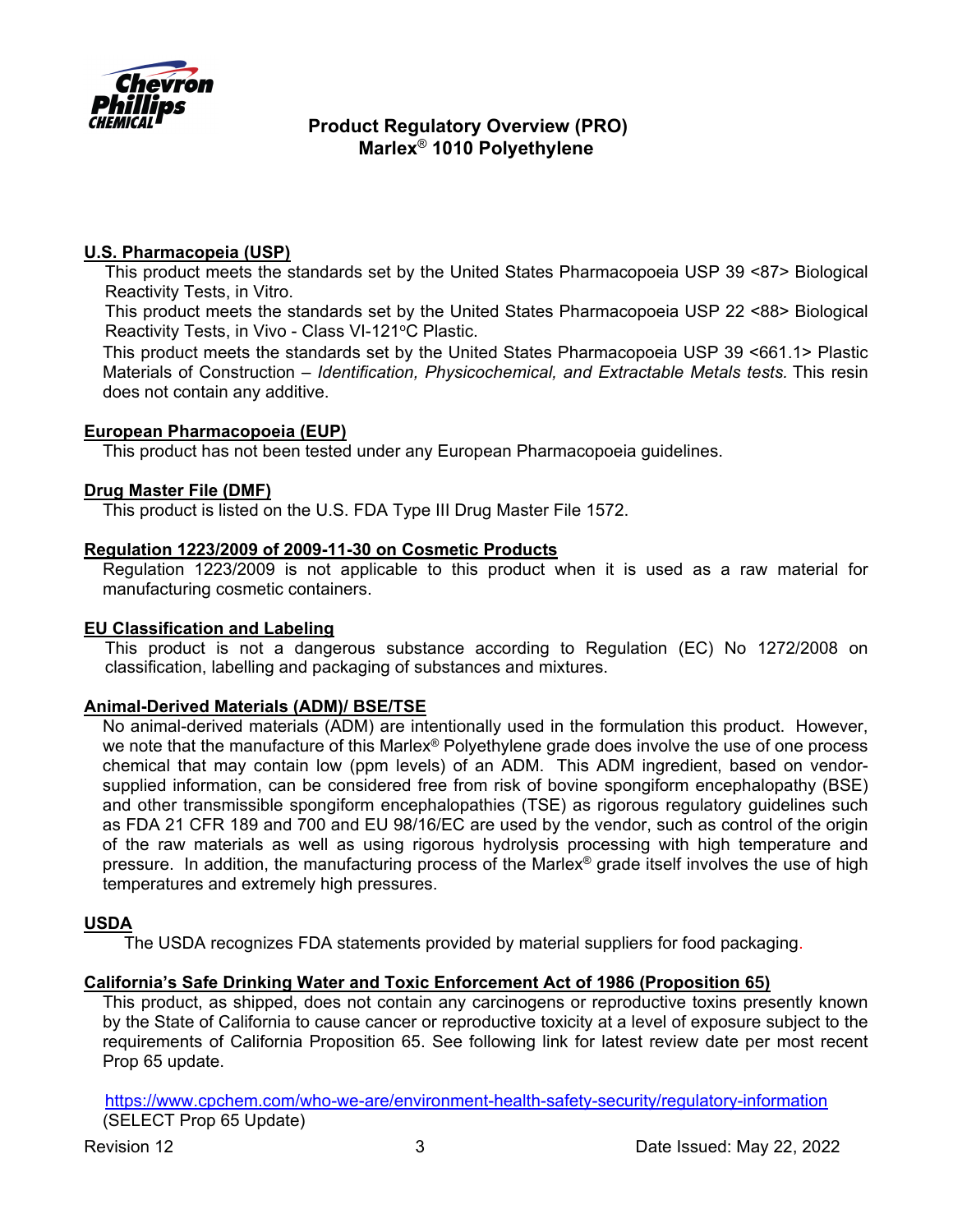

# **Consumer Product Safety Improvement Act of 2008 (H.R. 4040)**

This product does not contain lead and phthalates. It therefore complies with the relevant sections of the Consumer Product Safety Improvement Act of 2008 (H.R. 4040).

## **Clean Air**

This product does not contain any ozone depleting substances, including those listed in Regulation (EC) No 1005/2009.

This product does not contain any of the following substances regulated by the Clean Air Act:

Class I or Class II Ozone-Depleting Substances (CAA Section 602)

### **Heavy metals, RoHS, WEEE, Waste packaging, CONEG**

No heavy metals (i.e., antimony, arsenic, barium, cadmium, chromium, lead, mercury, selenium, or silver) are purposely added to this product in quantities that would violate governmental guidelines. The summation of lead, cadmium, mercury, and hexavalent chromium in this product is less than 20 ppm. No polybrominated biphenyls (PBB), polybrominated diphenyl ethers (PBDE), deca brominated diphenyl ethers (Deca BDE), or phthalates are intentionally added to this product. This product therefore meets the relevant requirements of the following Directives or Regulations:

- Directive (EU) 2017/2102, 2015/863, 2011/65/EU and 2002/95/EC (RoHS)
- China RoHS directive SJ/T 11363-2006
- 2002/96/EC and 2012/19/EU (WEEE)
- 2000/53/EC (ELV)
- 94/62/EC, 2005/20/EC, and 2013/2/EU (Packaging Waste Directive)
- USA CONEG Regulation / Model Toxics in Packaging Legislation
- California Toxics in Packaging Prevention Act

### **ICHs: Elemental Impurities and Residual Solvents**

This product as shipped, does not intentionally use the metals described in the ICH Harmonized Guideline for Elemental Impurities Q3D dated 22 March 2019 (including Cd, Pb, As, Hg, Co, V, Ni, Tl, Au, Pd, Ir, Os, Rh, Ru, Se, Ag, Pt, Li, Sb, Ba, Mo, Cu, Sn, Cr).

ICH/Q3C "Impurities: Guideline for Residual Solvents" is about the requirements for pharmaceuticals and as such is not applicable to polyethylene pellets.

## **Toys**

This product complies with the requirements of ASTM F963, EN 71-3, EN71-9, EU Directives 2005/84/EC and 2009/48EC.

### **Phthalates**

No phthalates, including di-(2-ethylhexyl) phthalate (DEHP), dibutyl phthalate (DBP), benzyl butyl phthalate (BBP), diisononyl phthalate (DINP), diisodecyl phthalate (DIDP), di-n-octyl phthalate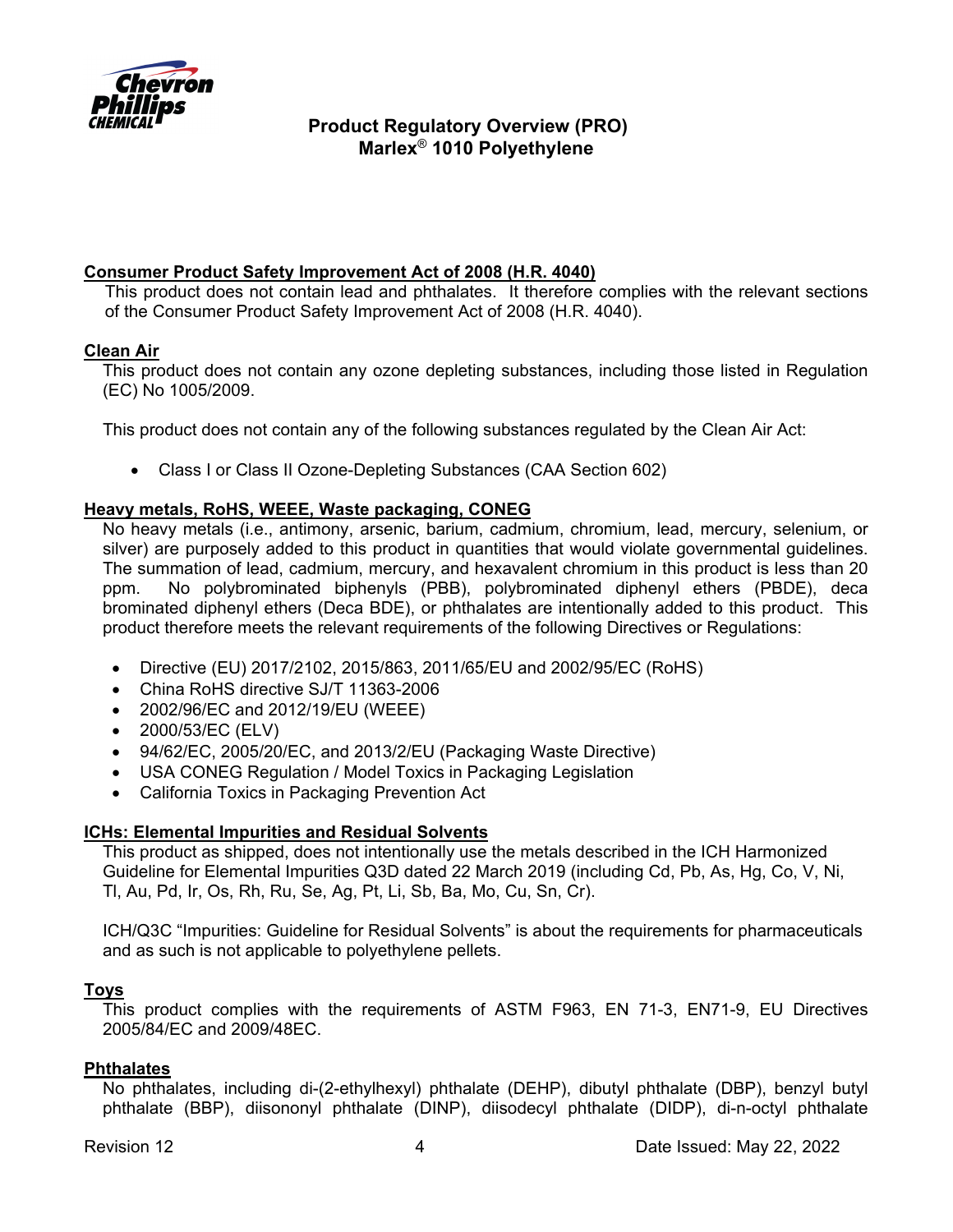

(DNOP), diisobutyl phthalate (DIBP), dimethyl phthalate (DMP), and diethyl phthalate (DEP) are intentionally added to this product. This product therefore meets the requirements of the Consumer Product Safety Improvement Act of 2008 and EU Directive 2005/84/EC.

### **European Chemicals Agency (ECHA) Substances of Concern**

This product does not contain in a concentration above 0.1% w/w any Substances of Very High Concern (SVHC) as listed on the candidate list published by ECHA as of *dated in the link below*. This product does not contain substances restricted under REACH Annex XVII (Restricted Substances List) or subject to authorization under REACH Annex XIV (Authorization List).

https://www.cpchem.com/who-we-are/environment-health-safety-security/regulatory-information (SELECT MARLEX® PE)

### **Canadian Environmental Protection Act (CEPA) "Challenge" Substances**

This product does not intentionally contain high priority chemical substances listed on the "Challenge" Substance Batches as issued by CEPA.

### **Nanomaterial**

This product is not a nanomaterial and does not contain any intentionally added functional nanoparticles.

### **Conflict Minerals**

Neither tantalum, tin, gold, and tungsten, nor the minerals associated with these metals (Columbite-Tantalite, Cassiterite, Gold, or Wolframite) are intentionally added to this product. These substances are not necessary to the production of this product.

### **PFAS**

Poly- and perfluoroalkyl substances (PFAS) or Perfluorinated Chemicals or Compounds (PFC) are not used in the formulation of this product. See Appendix for additional information.

### **Regulatory or Industry Lists**

To the best of our knowledge this product, as shipped, meets the following requirements as being within stipulated limits as listed as of this date:

- Stockholm Convention Persistent Organic Pollutants (POPs): Directive 850/2004/EC, EU 2019/1021 and 2020/78 substances not used.
- Rotterdam Convention Prior Informed Consent (PIC) substances Annex III substances not used: http://www.pic.int/TheConvention/Chemicals/AnnexIIIChemicals/tabid/1132/language/en-US/Default.aspx
- Substances in the Japan Class I Specified Chemical list not used.
- Substances defined as Persistent, Bioaccumulating, Toxic (PBT) or very Persistent very Bioaccumulating (vPvB) per EU not used.
- US Lacey Act, EU Timber Regulation 995/2010; FLEGT or CITES licenses: This requirement is not applicable to polyethylene pellets, this product does not utilize timber or timber products.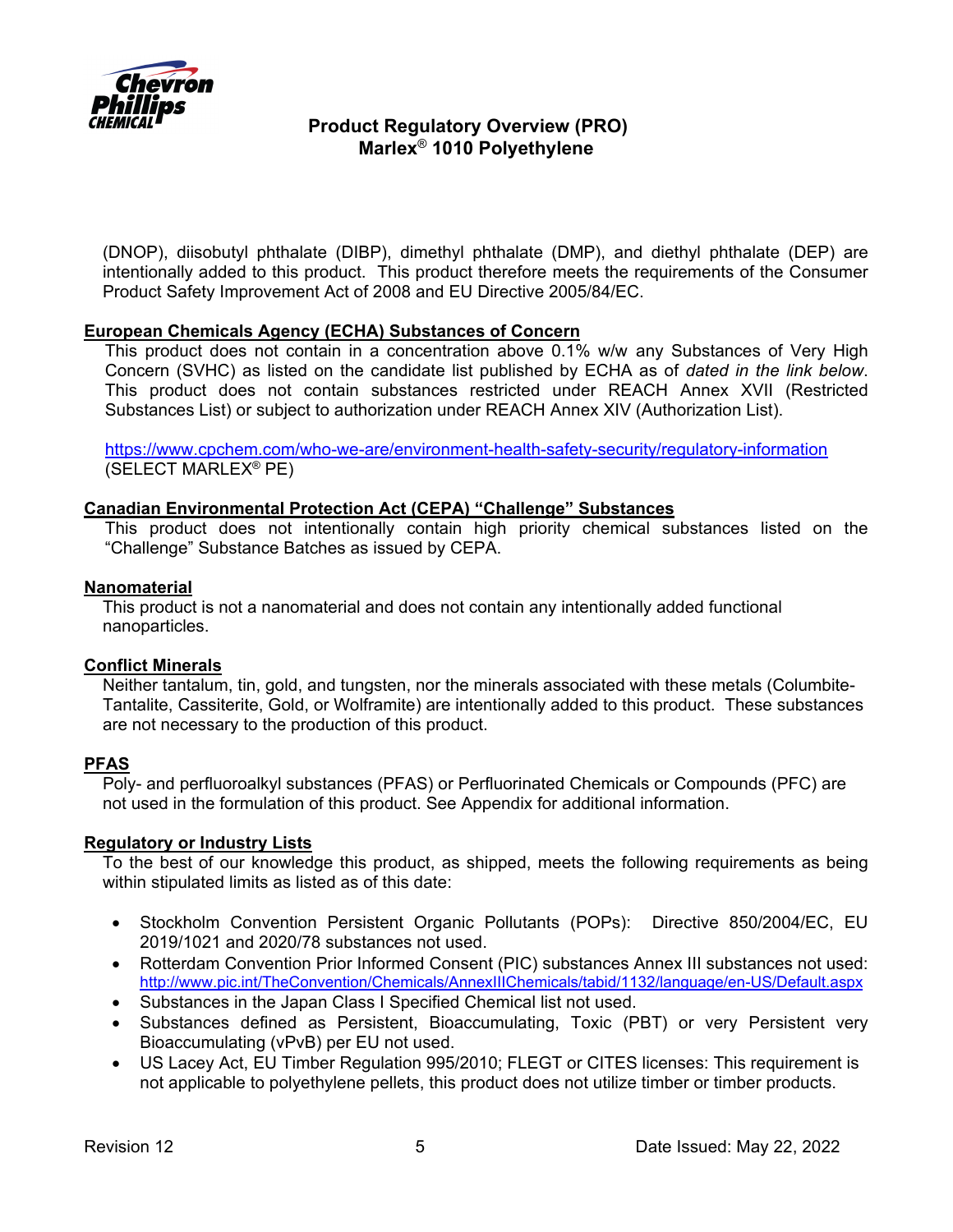

# **Substances and Chemicals**

None of the following substances are intentionally used as additives or raw materials in the manufacture of this product.

- Abietic acid
- Acrylamide
- Acrylonitrile, acrylonitrile co-polymers, or Polyacrylonitrile (PAN)
- Aflatoxin and Mycotoxin; or derivates of these substances
- Alkylphenols
- Alkylphenol Ethoxylates, including nonylphenol ethoxylate and octylphenol ethoxylate
- Allergens, including but not limited to those listed in EU Regulation 1169/2011, Directives 2000/13/EC, 2003/89/EC, and Section B.01.010.1 (1) of Canadian Regulation C.R.C., c. 870, and US FDA Food Allergen Labeling and Consumer Protection Act of 2004 (FALCPA) such as: peanuts, tree nuts, milk, eggs, wheat gluten, soybeans, sesame, fish and shellfish
- Aromatic amines
- Asbestos
- Azo and azoxyalkyl compounds (e.g. Azodicarbonamide)
- Benzophenone
- 2,2-Bis(4-hydroxyphenyl)propane bis(2,3-epoxypropyl) ether (BADGE), Bis (hydroxyphenyl)methane bis(2,3-epoxypropyl) ether (BFDGE), and/or Novolac glycidyl ethers (NOGE)
- Biocides (e.g. as defined by Biocidal Products Regulation (BPR) 528/2012 and 334/2014).
- Bisphenol compounds, including but not limited to: BPA, BPAF, BPB, BPC, BPE, BPF, BPH, BPS, and BPZ
- Brominated or halogenated flame retardants
- Butylated Hydroxyanisole (BHA), and Tertiary butylhydroquinone (TBHQ)
- Chlorofluorocarbons (CFC), hydrochlorofluorocarbons (HCFC), hydrofluorocarbons (HFC)
- Chlorinated paraffins, Chlorinated hydrocarbons
- Colophony (also known as wood rosin, gum rosin, tree rosin or yellow rosin CAS<sup>®</sup> Number 8050-09-7)
- Colorants, dyes or pigments: e.g. Green 7, Green 36, Yellow 138, Violet 23; EU resolution AP(89) not applicable, colorants not contained
- Cyanuric acid
- Di(ethylhexyl) adipate (DEHA), diethyl hydroxyl amine (DEHA), or di(ethylhexyl)maleate (DEHM)
- Dimethylfumarate (DMF)
- Dioxins or furans; or derivatives of these substances
- Endocrine disruptors e.g. Alkylphenol ethoxylate (APE), Nonylphenol ethoxylate (NPE), Octylphenol ethoxylate (OPE); EPA Tier 1 Screening List, EU Medical Directive Restrictions (MDR), EU ECHA ED Screening List
- Epoxy derivatives listed in EU Directives 2002/16/EC and 1895/2005
- Epoxidized Soybean Oil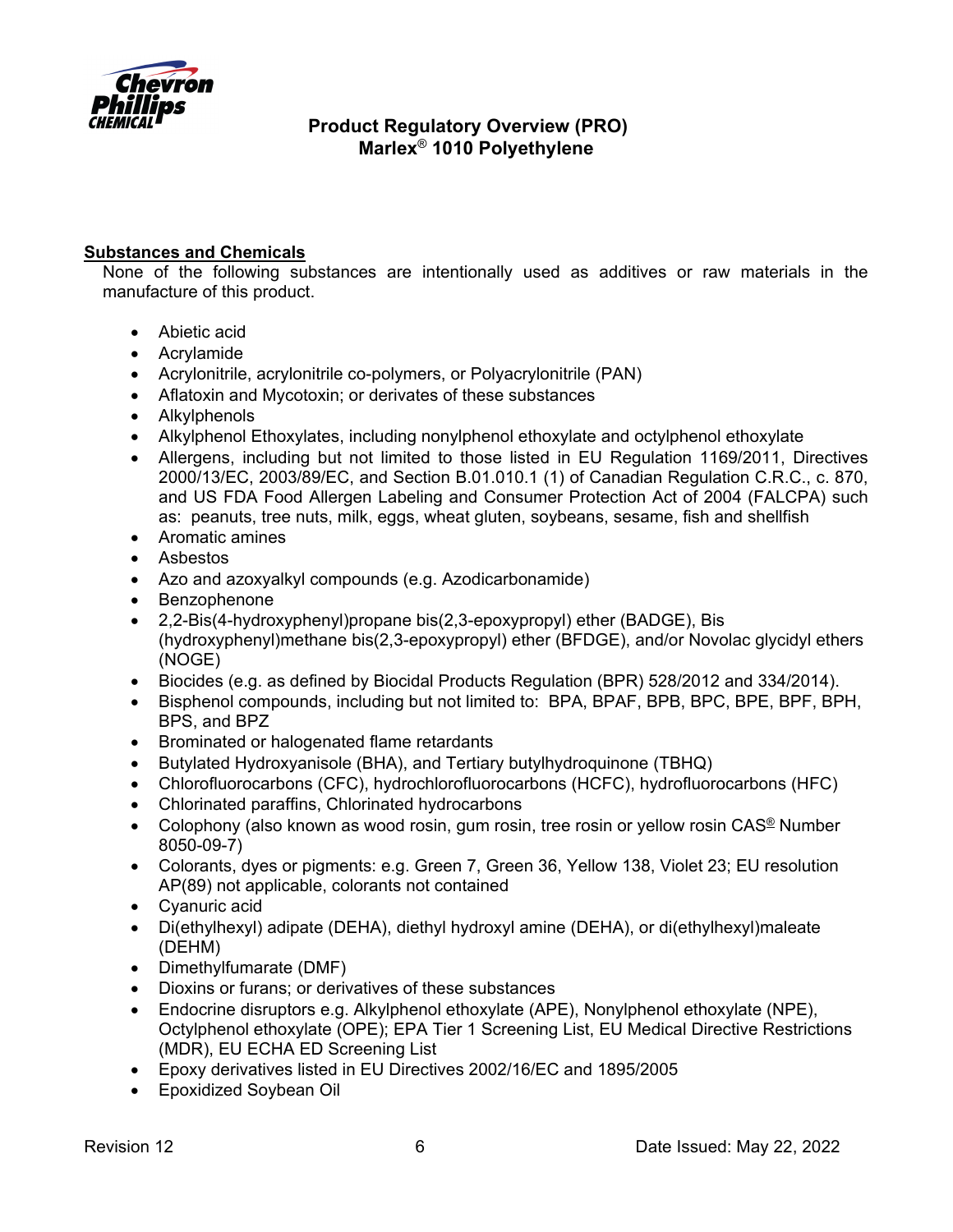

- FDA Banned Food Additives: benzophenone, ethyl acrylate, eugenyl methyl ether, myrcene, pulegone, pyridine, styrene
- Formaldehyde (for additional information related to aldehydes and processing see the SDS)
- Fungicides, preservatives (for the purpose of preserving food in packaging), or fumigants
- Genetically-modified organisms (GMO)
- Halogens
- Human materials, derivatives of human materials, blood, blood plasma, or blood products
- Iron (Fe)
- Isocyanates
- Melamine
- Methyl bromide
- Microorganisms, yeast, or bacteria not intentionally contained
- Natural rubber latex, dry natural rubber, or synthetic latex
- Nitrites, Nitrates, Nitrosamines, Nitrosamines impurities: N-nitrosodimethylamine (NDMA), N-Nitrosodiethylamine (NDEA), N-diisopropylnitrosoamine (NDIPA), N-ethyl-Nisopropylnitrosoamine (NEIPA); or nitrosating reagent  $NaNO<sub>2</sub>$ .
- Nitrocellulose
- Nonyl phenol  $(NP)$
- Optical brighteners
- Organotin compounds
- Ozone-depleting chemicals
- Parabens (e.g. ethyl paraben, propyl paraben, butyl paraben)
- Pesticides, fungicides, and rodenticides
- Photoinitiators, including: benzophenone, hydroxybenzophenone, and 4 methylbenzophenone, and Isopropylthioxanthone (ITX)
- Plasticizers
- Polycyclic aromatic hydrocarbons (PAH), also called polyaromatic hydrocarbons
- Polybrominated Diphenyl Ethers (PBDEs) included: decaBDE, octaBDE, and pentaBDE
- Polycarbonates
- Polychlorinated and Polybrominated Biphenyls (PCBs and PBBs)
- Polychlorinated and Polybrominated Terphenyls (PCTs and PBTs)
- Radioactive Substances: No radiation sources are used to alter the product characteristics.
- Recycled materials (i.e. No post-consumer recycled materials utilized.)
- Silicone a.k.a. Polydimethylsiloxane (PDMS) or Silicone Oil CAS No.® 63148-62-9 not intentionally contained
- Siloxanes not intentionally contained
- Sulfonamides
- Titanium dioxide;  $TiO<sub>2</sub>$  (CAS RN<sup>®</sup> 13463-67-7)
- Triclosan (2,4,4'-trichloro-2'-hydroxydiphenylether), Triclocarban
- Tris-Nonylphenol Phosphite (TNPP)
- Vinylidene chloride (Dichloroethene), Vinyl Chloride Monomer (VCM), Polyvinyl Chloride (PVC), Polyvinylidene Dichloride (PVDC) or copolymers.